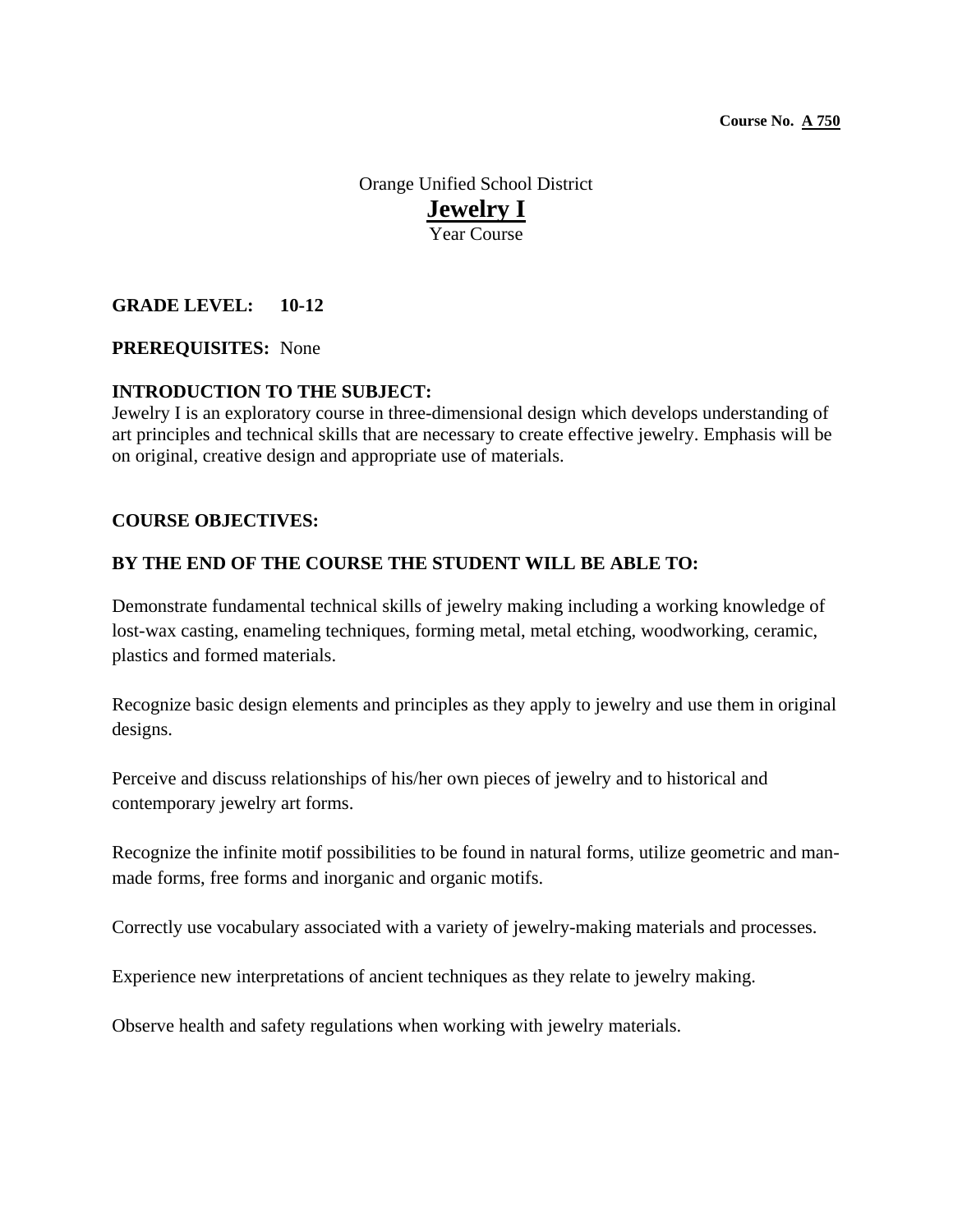Jewelry I Page 2

# **INSTRUCTIONAL METHODS AND STRATEGIES:**

- Lecture
- Demonstration
- Discussion
- Reading and Writing
- Group Work
- Student Presentations
- Observation
- Field Trips
- Guest Presentations
- Multi-Media Technology

## **ASSESSMENT:**

- Rubric Based Student / Teacher Evaluation
- Portfolio Evaluations
- Written/Oral Assessment

# **COURSE OVERVIEW AND APPROXIMATE UNIT TIME ALLOTMENTS: First Semester WEEKS**

- I. Introduction 1 A. Elements of Art/Principles of Design B. Aesthetics C. Historical Overview D. Basic Tools/Safety II. Design/Create Handcrafted Jewelry Pieces that demonstrate understanding of the elements of art. Media may include but are not limited to wire, ceramic clay, polymer clay, resins and other plastics, and preformed beads/objects. A. Line/Shape 3 B. Form, Value, Texture 8 C. Color, Space 6 III. Explore a variety of techniques including but not limited to casting, weaving, ongoing molding, carving
- IV. Visit galleries, museums, colleges, exhibitions; interview artists ongoing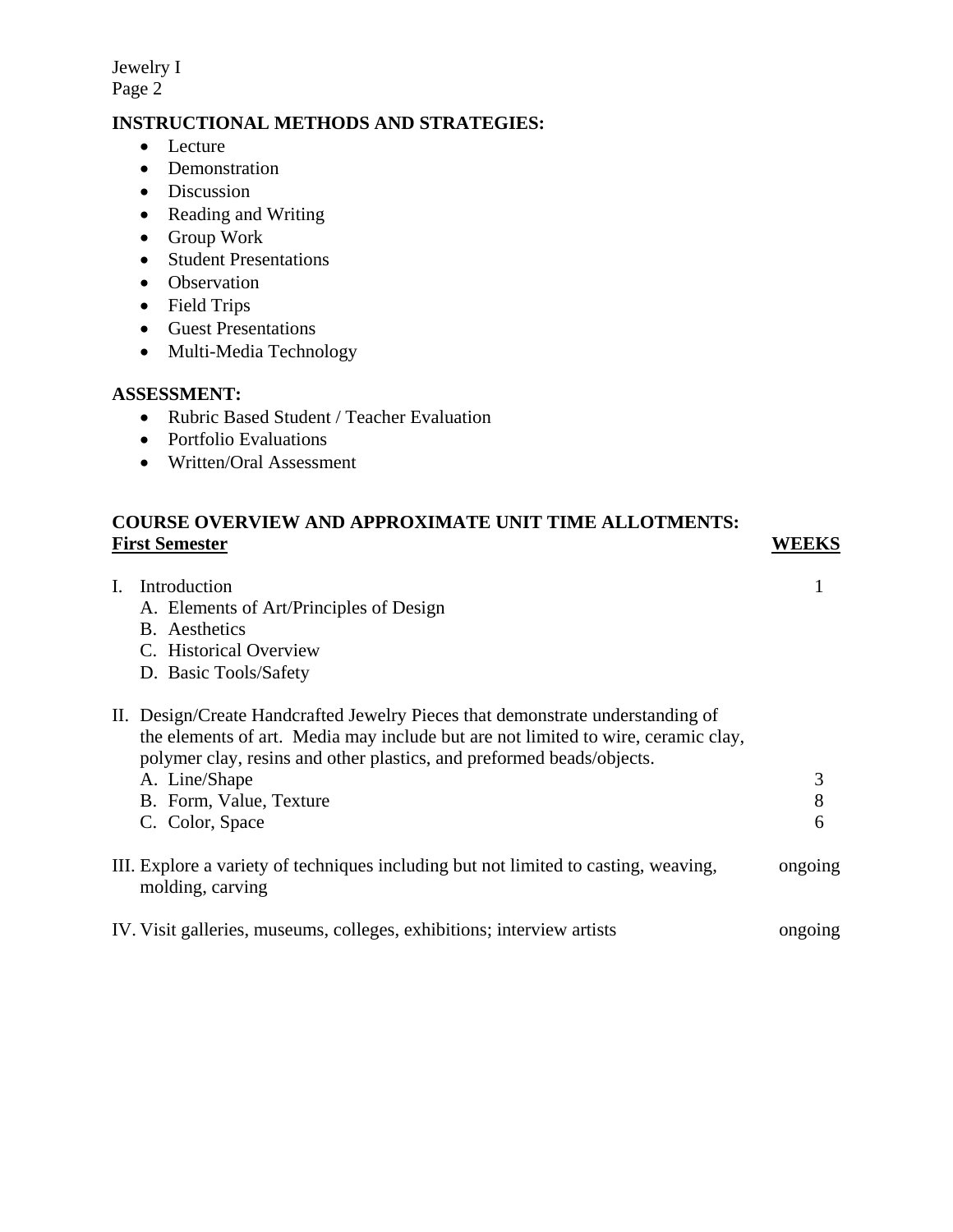## Jewelry I Page 3

# **Second Semester WEEKS**

I. Design/Create Handcrafted Jewelry Pieces that demonstrate use of principles of design to organize the elements of art and include but are not limited to metals and found materials as well as a combination of media above.

| A. Pattern/Balance<br>B. Rhythm/Movement<br>C. Emphasis<br>D. Unity         |  |
|-----------------------------------------------------------------------------|--|
| II. Design a piece of jewelry reflecting a culture that has been researched |  |

III. Explore a variety of techniques including but not limited to lost wax casting, ongoing Metal forming, metal etching, and enameling

| <b>DATE OF CONTENT REVISION:</b> | February 2009     |
|----------------------------------|-------------------|
| <b>DATE OF BOARD APPROVAL:</b>   | February 12, 2009 |

# **STATE CONTENT STANDARDS for VISUAL ARTS**

*Artistic Perception (1.0) :* Processing, Analyzing, and Responding to Sensory Information Through the Language and Skills Unique to the Visual Arts

*Students perceive and respond to works of art, objects in nature, events, and the environment. They also use the vocabulary of the visual arts to express their observations*.

Develop Perceptual Skills and Visual Arts Vocabulary

1.1 Identify and use the principles of design to discuss, analyze, and write about visual aspects of jewelry, including their own.

Analyze Art Elements and Principles of Design

1.4 Analyze and describe how the composition of a work of art[a piece of jewelry] is affected by the use of a particular principle of design.

Impact of Media Choice

1.5 Analyze the material used by a given artist and describe how its use influences the meaning of the work.

*Creative Expression (2.0):* Creating, Performing, and Participating in the Visual Arts *Students apply artistic processes and skills, using a variety of media to communicate meaning and intent in original works of art.* 

Skills, Processes, Materials, and Tools

2.1 Solve a visual arts problem that involves the effective use of the elements of art and the principles of design.